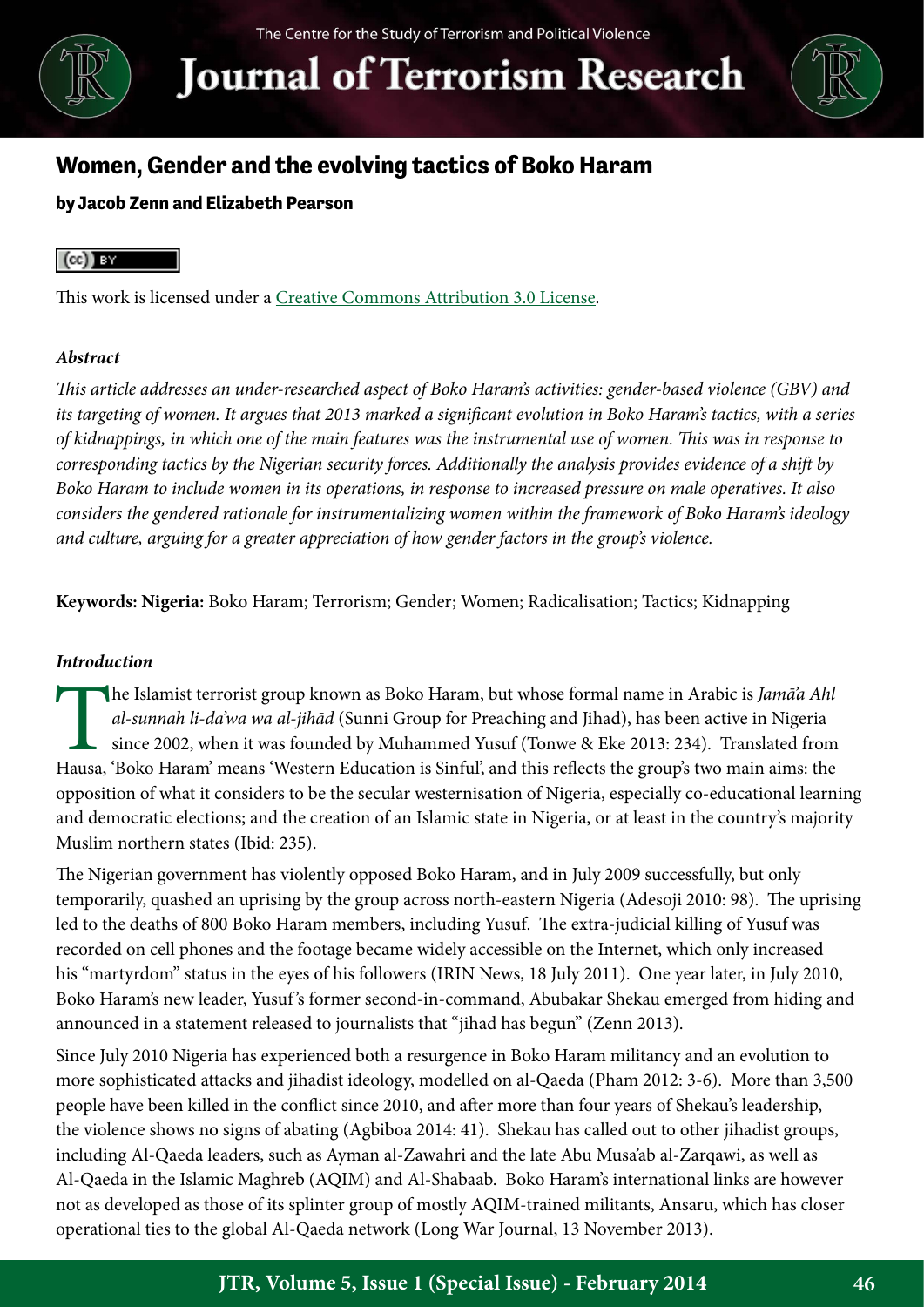

### **Journal of Terrorism Research**



The increasingly international character of Boko Haram has become a focus of analysis ever since Boko Haram's suicide car bombing attack on the UN Headquarters in Abuja in August 2011. This article, however, addresses a less-researched aspect of Boko Haram's activities: gender-based violence (GBV) and Boko Haram's instrumentalization of women in its operations, culture and ideology (Barkindo et al 2013: 4).

### *GBV in Context*

GBV is defined by the UN as '*physical, sexual or mental harm or suffering to women, including threats of such acts, coercion or arbitrary deprivation of liberty, whether occurring in public or in private life*' (World Health Organization). The term, however, also applies to violence specifically targeted against men and boys (UNFPA 2012: 3). 'Gender' is understood as socially constructed norms and roles both limiting, and permitting, the actions and expectations of men and women (Butler 1999: 6; Mu'Azu & Uzoechi 2010: 122).

Within Nigeria, GBV transcends region, religion and ethnicity, with physical and sexual abuse affecting as many as 35.1% of Igbo women and 34.3% of Hausa-Fulani women (Oladepo et al 2011). Nigerian cultural traditions have included female genital mutilation, forced marriage and widowhood practices, including hairshaving and restriction to the home (Ifemeje 2012: 138). Nigerian law is also infused with discriminatory practices against women, including an implied legal backing to the assault of a wife in Section 55 of the penal code, and, in Section 6 of the criminal code, a lack of legal recognition for rape within marriage (Ibid.: 143) [1]. GBV also affects men in Nigeria and sexual violence has been a tactic of government forces against men in detention in order to humiliate and disempower them (Peel 2004: 65).

This analysis will specifically focus however on Boko Haram and gender, arguing that there is evidence that gender is now an increasingly significant component of Boko Haram's tactics, messaging, and violence.

The first section explores Boko Haram's recent campaign of gender-based abductions in its escalating conflict with the security forces. The second section explores tactics, and provides evidence of Boko Haram's shift to include women in its operations and the extensive targeting of Christian women. The final section considers the rationale for instrumentalizing women within the framework of Boko Haram's ideology and culture.

### *Instrumentality: Women as Pawns*

2013 marked a significant evolution in Boko Haram's tactics. Boko Haram carried out a series of kidnappings, in which one of the main features was the instrumental use of women, in response to corresponding tactics by the Nigerian government. Kidnapping is a recent development for the group and the first suggestions of this tactic emerged in Boko Haram statements in January 2012. It was then that the group's leader, Abubakar Shekau, issued a video message threatening to kidnap the wives of government officials in response to the government imprisoning the wives of Boko Haram members (Associated Press, 27 January 2012).

However, Boko Haram's first actual kidnapping operation was carried out one year later in February 2013, with the abduction of a seven-member French family in northern Cameroon, then brought back to Nigeria (The Guardian, 19 April 2013). The family group included four children (Ibid.). Between February 2013 and May 2013, the kidnapping strategy was brought directly to Nigerian soil, with the abductions of more than a dozen government officials and their families in Boko Haram's main base of Borno State. In May 2013, Boko Haram carried out a mass assault on a police barracks in Bama, Borno State in which militants captured 12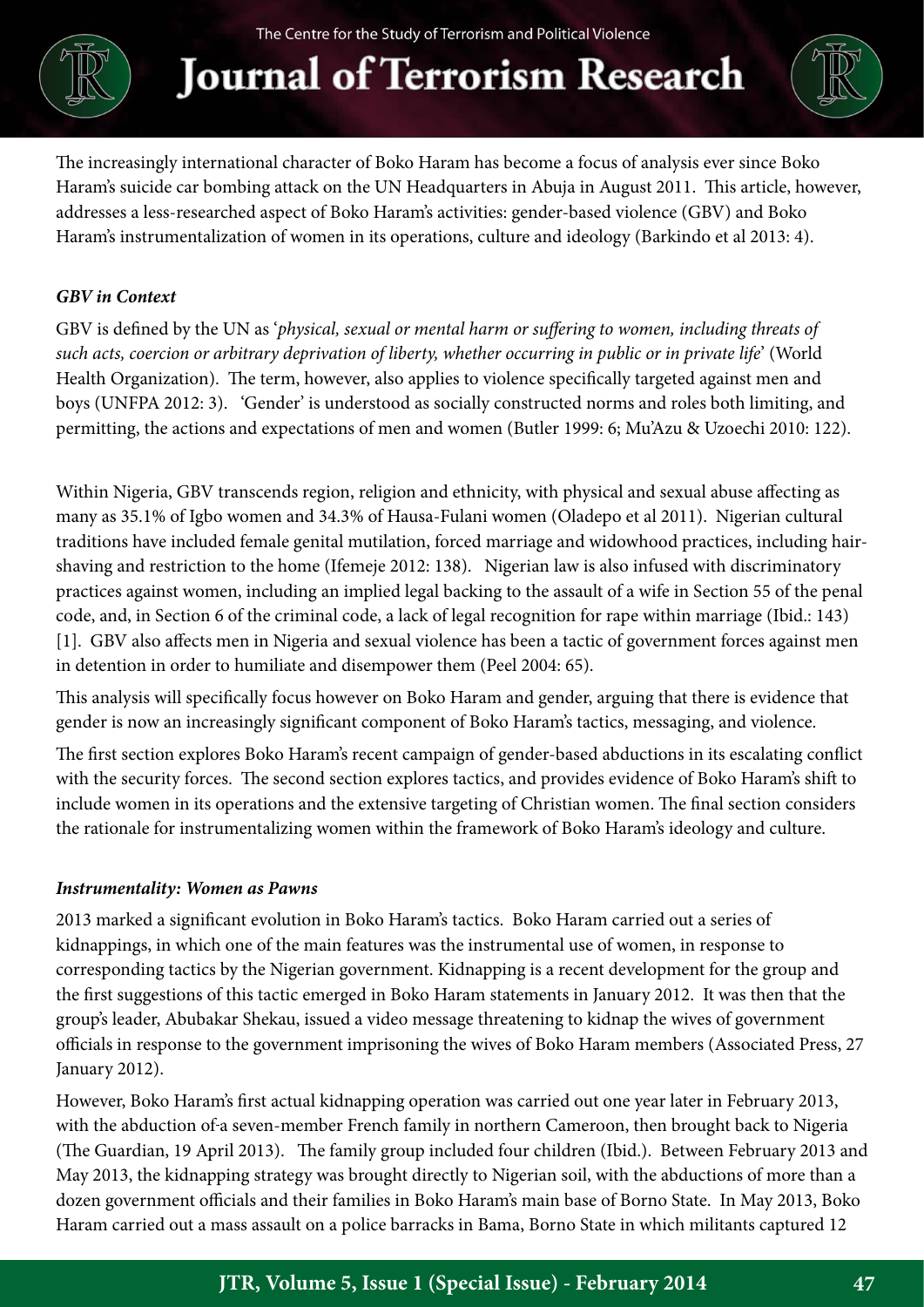

### **Journal of Terrorism Research**

Christian women and children (Agence France-Presse, 13 May 2013). This was a prolonged attack, and the abductions followed a fierce battle with security forces in which more than 100 people were killed. On May 7, 2013, Shekau claimed the kidnappings of these 12 women and children in Boko Haram's name. In another video message, he then promised to make these hostages his 'servants' if certain conditions, such as the release of Boko Haram members and their wives from prison, were not met (Agence France-Presse, video, 13 May 2013).

Shekau's statement related to the Nigerian government's arrest in 2012 of the wives and children of several Boko Haram leaders, for which the Bama kidnappings were a response. More than 100 women and children had been detained, among them Shekau's own wives. Also arrested were the wife and children of the commander for Kano, Suleiman Muhammed; the pregnant wife of the commander for Sokoto, Kabiru Sokoto, who gave birth while in prison; and the wife of the suicide-bomber who attacked the 'This Day' media house in Abuja in April 2012 (Barkindo et al 2013: 22). These arrests were not unusual in themselves. The targeting of suspects' family and friends is a common policing practice in Nigeria, according to Nigerian security experts (Interview with Beegeagle, 2013). The significance was the deliberate deployment of such practices to strike at the heart of Boko Haram through Boko Haram's female family members, which in turn has had a significant impact on Boko Haram's strategy.

This capture of Boko Haram militants' family members was cited as a grievance in almost all Shekau's video statements in 2012 and 2013. In his first statement after the mass detentions, Shekau explicitly accused the government of "kidnapping" women (YouTube, 11 January 2012). Subsequent video messages reiterated this theme, with complaints of a sustained government strategy of arrests of Boko Haram family members. When in mid-September 2012 the government detained a further ten women associated with Boko Haram, Shekau responded with his fifth video message. In this video, which was made public on September 30, 2012, Shekau threatened revenge on wives of government officials. He also speculated on the possible sexual abuse of the Boko Haram family members by security forces, when he said '*...they have continued capturing our women... . In fact, they are even having sex with one of them. Allah, Allah, see us and what we are going through'* (YouTube, 30 September 2012). He made clear the intention to target 'enemy' women in return, *'Since you are now holding our women, (laughs) just wait and see what will happen to your own women.. to your own wives according to Sharia law'* (Ibid). These events demonstrate an established cycle of government detentions of women related to Boko Haram, and the group's retaliatory abduction of Christian women.

All these women were targeted for instrumental purposes, as none of those captured on either side had any direct involvement in the conflict. The women abducted by Boko Haram at Bama, for example, were visiting relatives working at the police station (Al-Jazeera, 26 May 2013). After they were released several weeks later in exchange for the release of the wives of Boko Haram members, the women were interviewed by Al-Jazeera. They said that the Boko Haram members told them explicitly that their abduction was a response to the government's detention of their own wives and children. They had been in 'the wrong place at the wrong time' (Ibid.).

Correspondingly, there is no evidence that the female relatives of Boko Haram members who were arrested by the government had any direct involvement in the group's activities. While Boko Haram has in the past paid young boys to carry out operations, such as arson attacks and intelligence gathering, there is no indication that women have been carrying out such activities (Punch News, 30 November 2013). Nor, according to a leading Nigerian security expert, is it probable that female relatives of Boko Haram operatives would be informed if their husband were an active Boko Haram member (Anonymous, Interviewed by Jacob Zenn, May 2013). In one case in 2012, for example, a pregnant Cameroonian woman and child were found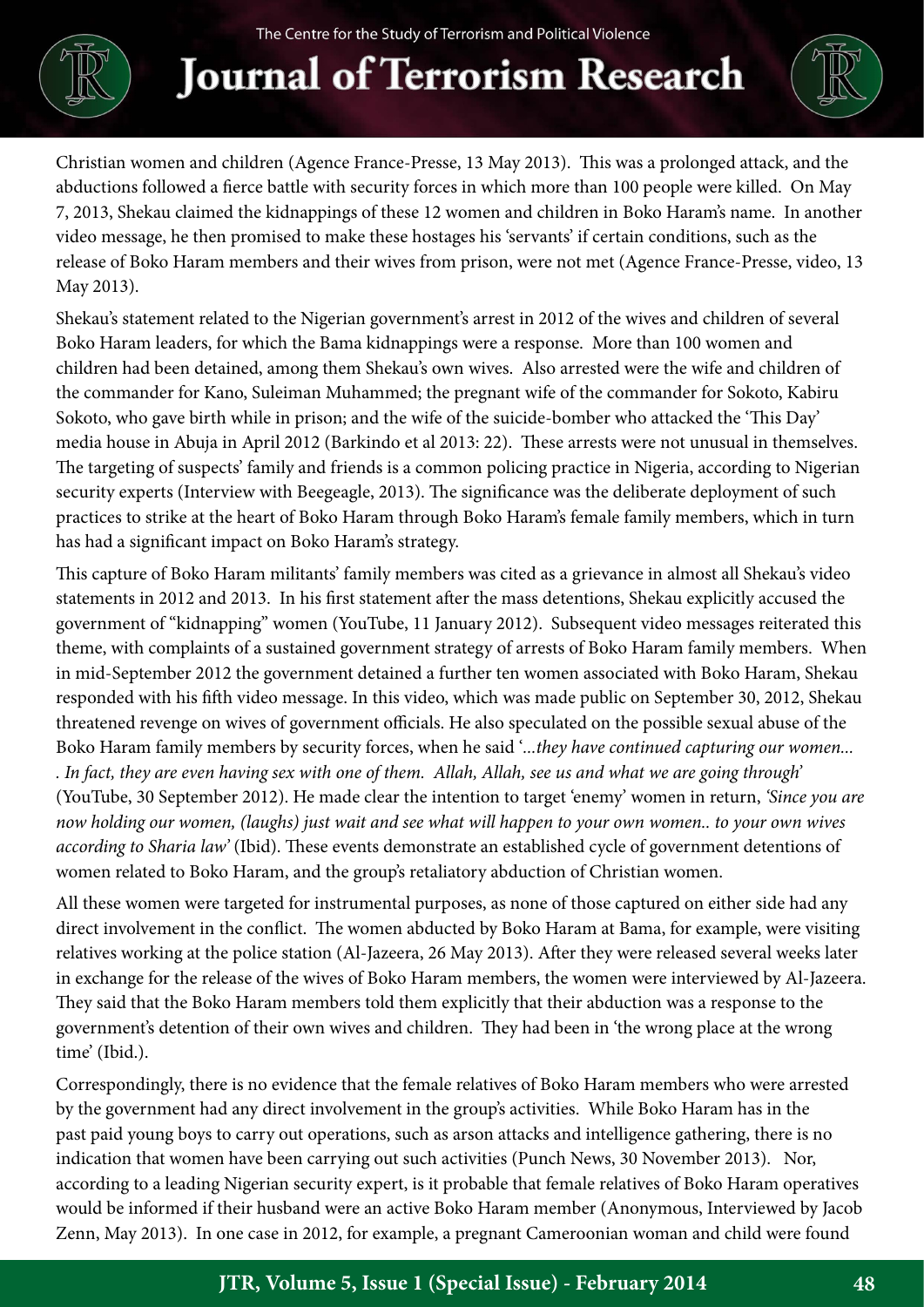# **Journal of Terrorism Research**



in a Kano flat that also served as a Boko Haram hide-out. She appeared entirely ignorant that her husband was suspected of planning an attack on a church that killed at least twenty people (PM News Nigeria, 1 May 2012).

### *Evolving Conflict, Evolving Tactics*

The cycle of gender-based abduction and detention and increased violence in Nigeria is evolving, and has expanded since Nigerian President Goodluck Jonathan announced a State of Emergency in Borno, Yobe and Adamawa States in May 2013 (CNN, 14 May 2013). Since 2013, the Civilian Joint Task Force (JTF) has joined security forces in employing new methods against Boko Haram, such as the mass arrest of male suspects in the early hours of the morning, the disappearance of suspects, and the use of young teenage men, fluent in the local Kanuri language and culture to operate checkpoints (Human Rights Watch News, 29 November 2013). Male supporters of Boko Haram have therefore become uniquely vulnerable to detention and abuse, particularly by the Civilian JTF, which is essentially staffed by volunteers.

Since then, a series of unusual arrests in Maiduguri, Borno state, suggests an immediate and gendered responsive shift in Boko Haram tactics. In June 2013, an AK-47, a pistol and improvised explosive devices (IEDs) were found in the garments of two 'shivering' veiled women in Maiduguri (Vanguard News, 30 June 2013). Two months later, two women hiding rifles in their clothing were among five suspected Boko Haram militants who were arrested by the security forces (The Guardian Nigeria, August 2013). Also in August 2013, a woman was detained alongside a 35-year old male Boko Haram suspect (Vanguard News, 17 August 2013). Additionally, male Boko Haram members have reportedly disguised themselves as women in veils in order to evade arrest. In one case, in July 2013, three men dressed as veiled women were killed, and around twenty others arrested, in an attempted attack on a police station (Daily Trust, 6 July 2013).

This mirrors a pattern seen in the adaptive responses of other terrorist organisations in times of unique pressure on men (Cunningham 2003: 172; Ortbals & Poloni-Staudinger 2013: 44). In Iraq, for example, women were similarly deployed to smuggle arms and execute suicide bombings, during a clamp-down on Al-Qaeda in the mid-2000s ( Sjoberg & Gentry 2011: 15; Bloom 2011: 210). A direct order from the leader of al-Qaeda in Iraq, Abu Mus'ab al-Zarqawi, this capitalised on women's superior ability to evade security checks, cache weapons in clothing, and attract less suspicion as suicide bombers (Ibid.: 210-4). His intention was also to shame men into action (Ibid.), although there is as yet no indication of this aim within Boko Haram.

The tactical use of women due to the lesser suspicion they arouse has also been evident in Islamist violence in Pakistan and Indonesia; and within the conflict in Israel and Palestine (Ibid: 177). Historically, it is a pattern seen in liberation campaigns such as the Algerian resistance against the French, in which women were initially ordered to smuggle weapons; later, recognising the vital role they could play, female supporters of the resistance became willing volunteers for such tasks (Minne & Clarke 2007: 344), (Horne 2002:124).

### *Targeting and Abusing Christian Women*

The State of Emergency has manifested in other Boko Haram activities involving women, with a reported increase in GBV against Christian women in northern areas of Nigeria, and increasing levels of sexual violence including rape, torture and also murder. A recent study for Nigeria's Political Violence Research Network suggests that more than 45% of those killed by Boko Haram are Christian women and children (Barkindo et al 2013: 17-22). This, too, appears to be connected to the increased government pressure on Boko Haram in strongholds in northeastern Nigeria, with insurgents abducting Christian women as they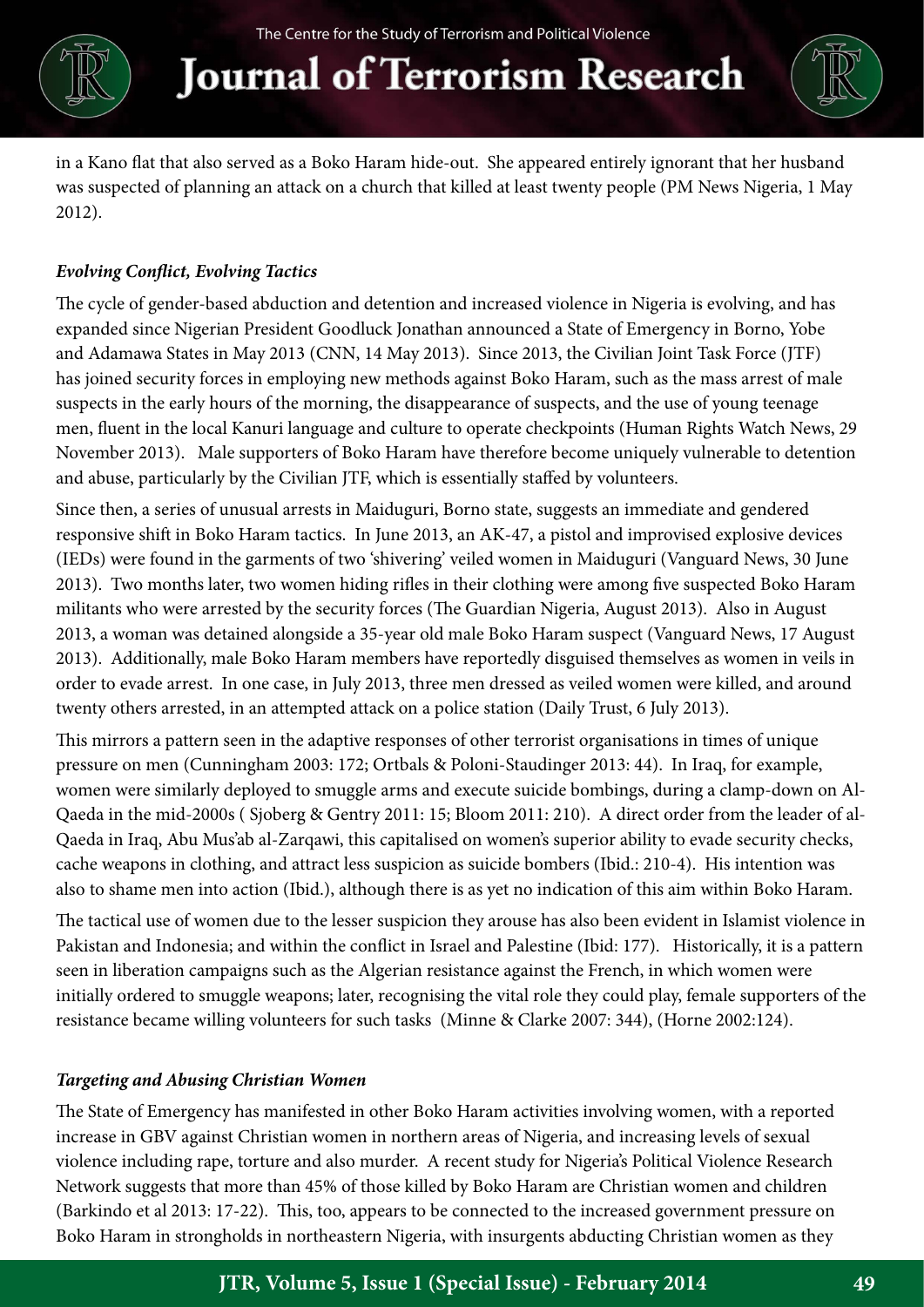

### **Journal of Terrorism Research**



flee the security forces. The Christian Association of Nigeria has been reporting the abduction of Christian teenagers since July 2013 (Agenzia Fides, 23 July 2013). Researchers speaking to women in the northeastern regions have uncovered a picture of violence and intimidation, with women increasingly targeted with kidnap, forced marriage and compulsory conversion to Islam (Barkindo et al 2013:17-29).

Some of this GBV appears tactical. In one widely reported case from November 2013, a Christian teenager told how she was abducted by Boko Haram from a rural region of Gwoza, Borno State, and forced to cook and clean for the group. This 19-year old girl, Hajja, was held for three months, during which time she was also forced to convert to Islam, set to be married to one of the group, and pressured to carry out operational tasks for the fourteen-strong team of men who took her. Hajja was made to lure government soldiers into positions where they could be targeted, and to watch as their throats were slit by Boko Haram members after they were captured—killings in which the Muslim wife of the Boko Haram cell leader reportedly participated (The Blaze, 19 November 2013). A Gwoza official estimates more than a dozen other Christian women remain in captivity in similar circumstances (Reuters, 17 November 2013), and young girls are particularly targeted (Wall St Journal, 14 January 2014).

Such practices are reminiscent of the behaviour of rebel movements in conflict zones in other parts of Sub-Saharan Africa, in tactically exploiting women. Civil conflicts in Mozambique, Sierra Leone and Rwanda have all witnessed GBV in the abduction, sexual violence and forced marriage and conscription of enemy women into insurgent groups (Mazurana & McKay 2003: 11-17; Turshen 2001: 5; Coulter et al 2008: 9-12). In Uganda, soldiers with Joseph Kony's Lord's Resistance Army (LRA) were routinely engaged in the sale and 'transfer' of women (Amnesty International 1997: 17; Turshen 2000: 811-2). In these cases women were targeted both for their assets, and as 'assets' in themselves. Their value was reproductive, and productive, providing skills such as cooking and cleaning, necessary to a wartime labour force (Turshen 2001: 1). Unlike earlier civil African conflicts such as those in Eritrea or Mozambique, in which women's rights were part of the insurgent ideology, these later conflicts have predominantly only objectified and exploited women (Coulter et al 2008: 9-17).

If the abduction of women by Boko Haram is tactical, other violence against Christian women appears primarily punitive. In Maiduguri, in August 2013, a Christian student reported an attack by Boko Haram on her university accommodation: the men were murdered, the women segregated into Muslim and non-Muslims, and the Christian women systematically raped (Barkindo et al 2013: 23). Such attacks on Christian women by Boko Haram can be regarded as an extension of other institutionalised and long-term discriminatory practices against them in northern regions (Onapajo & Uzodike 2012: 32). Women have faced broad discriminatory practices in both the professional and domestic spheres. They have been targeted in acid-attacks for 'un-Islamic' practices, such as a failure to wear the hijab, or for taking a job (Turaki 2010). Women are also often accused of 'dishonouring Islam'. In 2006, riots ensued in which more than 50 Christians were killed, mostly women and children, after a Christian female teacher confiscated a Qur'an from a student in Bauchi (Alao 2009: 40). This generic culture of discrimination against Christians has enabled the escalation in recent violence.

### *Gender in Boko Haram's Ideology and Culture*

There have been no explicit calls in Boko Haram's ideology for this level of violence against Christian women, or women in general (Barkindo et al 2013: 5). However, Boko Haram's command to Jihad often features exhortations to terrorise Christian communities or, in its words, a "War on Christians", and the victimisation of women is a tactic within this strategy (Punch News, 11 July 2012; Coulter et al 2008: 13).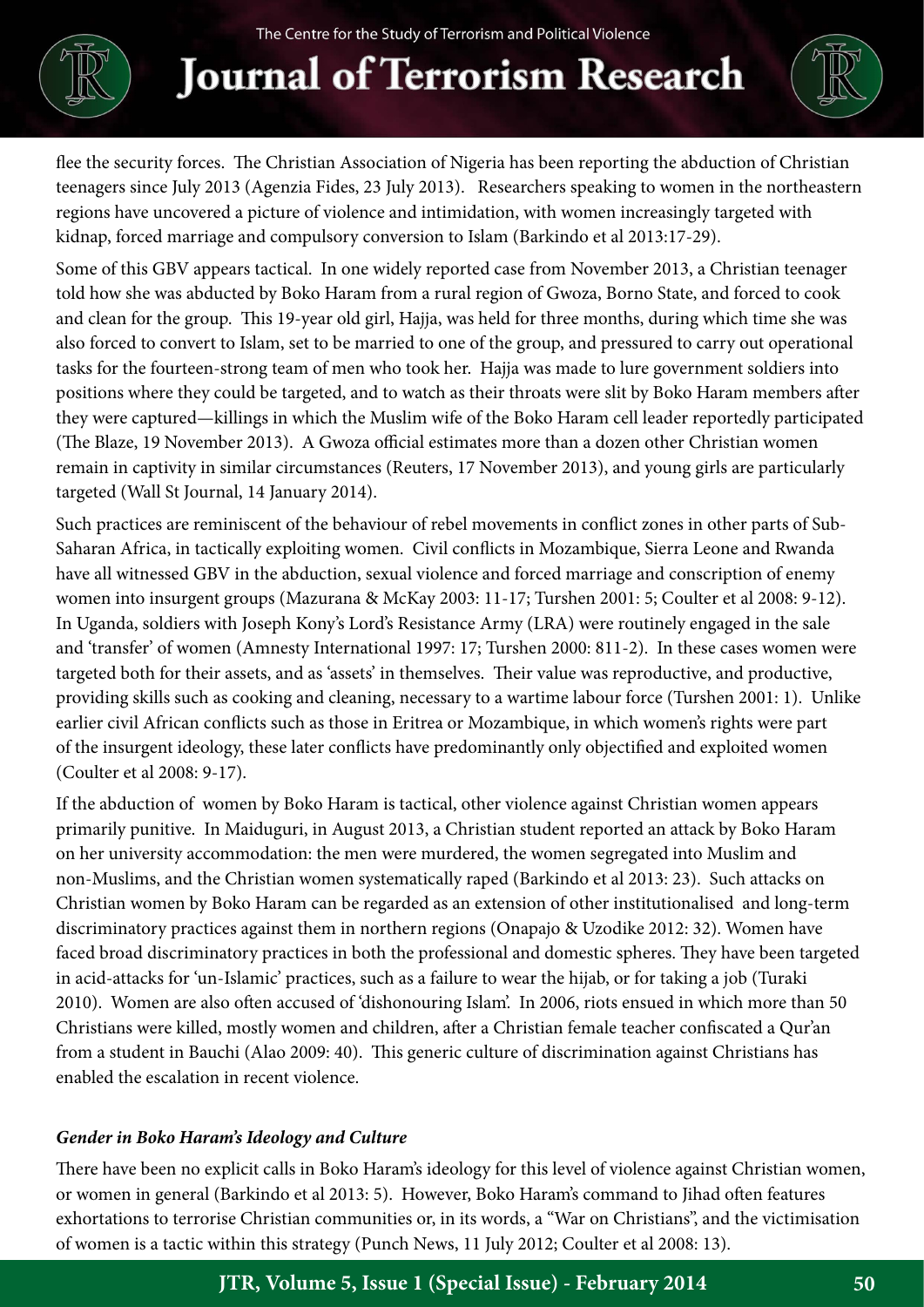

### **Journal of Terrorism Research**

Shariah law is also a factor. Boko Haram's emphasis on the forced imposition of Shariah facilitates GBV through rigidly gendered ideological structures (Onuoha 2010: 57). The rise of Boko Haram coincided with the adoption of Shariah in 12 northern states, and was to some extent a by-product of this (Akanji 2009: 55-60). The version of Shariah law supported by Shekau and Boko Haram promotes narrow gender roles for men and women, enforcing strict rules on women's dress and sexual conduct and instituting other discriminatory and abusive practices against women. These range from the enforced segregation of schoolchildren, to the public flogging of women for fornication (BBC,7 January 2003). Gendered norms have been adopted by Boko Haram's leaders, who have listed among the values to be opposed, '*..the rights and privileges of Women, the idea of homosexualism, lesbianism.. rape of infants.. blue films, prostitution..*' and beauty pageants, all associated with Western ideals (Zenn 2013b; World Stage, 18 March 2012).

Boko Haram's ideology casts men in hyper-masculine combat roles, their duty to violently oppose the west. By contrast, *'..unarmed men, youths, women, cripple and even under age..'* are exempt from battle and constitute illegitimate targets (Sahara Reporters, 22 January 2012). Muslim women – in contrast to Christian women – have customarily been spared, even where Boko Haram has targeted Muslim men, as in an attack on a college in Yobe in September 2013. All male students were killed, but female students were not (International Business Times, 29 September 2013). This binary understanding of gender norms permits GBV to serve as a display of power (Solangon & Patel 2012: 425). Abuses of Christian women both serve to mark their difference from Muslim women, and strike at Christian men, by demonstrating their inability to protect 'their' women.

This combative ideological masculinity appears to have specific resonance with a section of disenfranchised Nigerian men. It was predominantly such men who gathered to watch Boko Haram's founder, Muhammed Yusuf, when he spoke in television interviews, or simply led Friday prayers. Yusuf 's appeal was to a population dominated by unemployed, poor males (Onuoha 2010: 57-8). These men were angry and frustrated over the perceived corruption of the Nigerian government, on which Yusuf lectured, and mass unemployment (IRIN News, 18 July 2011).

Globalisation can be regarded as a factor in such violence and feelings of grievance, with the fracturing of men's traditional identities impacting on their willingness to turn to extremist groups (Connell 2005: 73; Maalouf 1996: 90-93). In the face of social change, the reform of traditional gendered practices and the gradual adoption of 'Western' values, gender-based violence and binary gender norms can perform as a source of self-worth (Barker & Ricardo 2005: v; Kimmel 2003: 603-620). These norms are not a necessary characteristic of Islamist groups. Nigeria's earlier Islamist movement Yan Izala, established in 1978, in fact promoted an emancipatory programme of rights for women, when compared with some other Salafist movements (Loimeier 2012: 141).

The impact of grievances, globalisation and poverty on Nigerian violence suggests that ideology is one of a number of possible factors in GBV committed by Boko Haram members and supporters. Indeed, Alao proposes that Nigerian radicalisation predominantly concerns matters of ethnicity, commercial rivalries and power (Alao 2009: 22). Agbiboa also cites local disputes, poverty, corruption and long-term injustices committed without police action as drivers for religious and ethnic violence (Agbiboa 2014: 50).

Criminal motives may also play a role. In Maiduguri, six Christian women were abducted and repeatedly raped by insurgents who claimed this as sexual 'jizya', a tax paid by Christians under Islamic law. However, the surname of one of the women distinguished the group as ethnic Berom, who are perceived by Boko Haram as "immigrants" to northern Islamic lands. The rape therefore effectively served as a punishment, and a threat to leave (Barkindo et al 2013: 23). In other sexual attacks against women, the victims' perception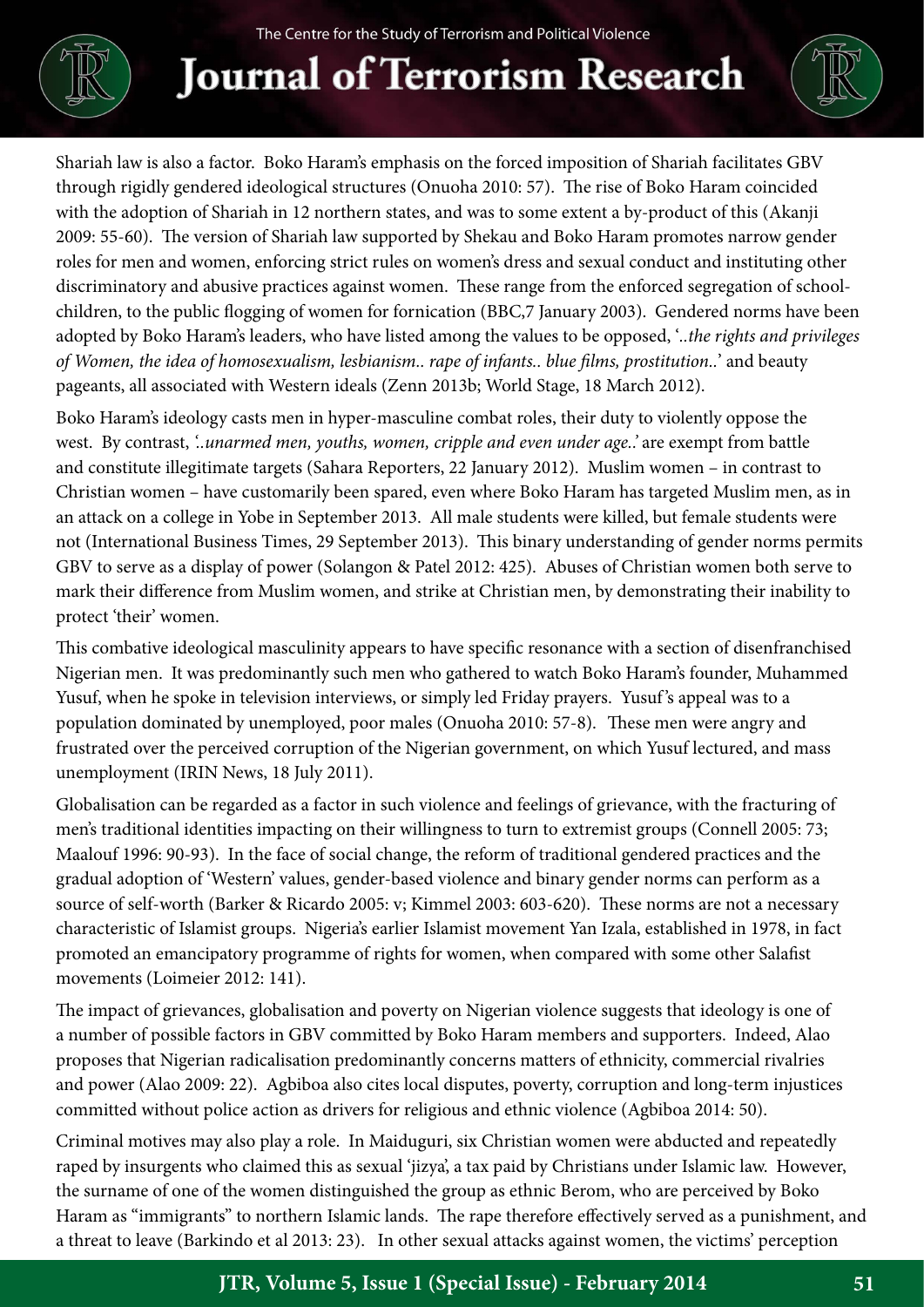

**Journal of Terrorism Research** 



has been that the assaults were driven by an essentially 'criminal' element of the group (Ibid. p.29). Indeed, ideology is unlikely to drive all Boko Haram members, as some are undoubtedly coerced into joining the group (AOV & NWGOV 2013: 43). The level of control of Boko Haram leadership over the activities of such elements is questionable, and has as yet not been pronounced upon by Shekau.

### *Conclusion*

This article focused on Boko Haram, with the aim of shedding light on a neglected but developing aspect of the group's operations: gender-based changes in Boko Haram's tactics and its instrumental use of women, resulting in increasing GBV targeted at Christians. It outlined the instrumental use of women by both Boko Haram and Nigerian security forces in a cycle of abductions and detentions dating from 2012. Three conclusions can be drawn from these retaliatory actions.

Firstly, as implied by Shekau's video messages, abductions of women have since 2012 come to constitute a semi-official Boko Haram tactic, in response to similar tactics by government. Secondly, it seems clear that the recent violence and ensuing state of emergency is causing Boko Haram to evolve tactically, engaging women in support roles in the group, disguising men as women to avoid arrest, and abducting Christian women. Thirdly, women are being targeted by both sides in Nigeria's conflict, for purely instrumental reasons. They do not yet appear to be actively and willingly participating in violence to a significant extent.

The article also briefly explored the complex factors in the evolution of Boko Haram's tactics. Shariah law, at the heart of Boko Haram, and with a strict control and restriction of women's liberty is implicated in GBV, but other factors emerge. Local grievances and frustrations drive men towards Boko Haram, and a sense of security in its gender norms; perhaps also to GBV. Women victims themselves suggest criminality is a factor in GBV, with women stripped of assets, or raped as an end in itself. Additionally, GBV by Boko Haram is contextualised by an institutionalisation of broader discriminatory practices within Nigeria, but also by the similar sexual targeting of women in other civil conflicts in sub-Saharan Africa, where women are constructed as assets, and exploited as such, and by similar tactical developments in other terrorist groups when under extreme pressure.

It is also important to note that, although this piece focused on Boko Haram, the group does not have a monopoly on violence against women in Nigeria. Government troops have also been accused of looting, theft, murder and rape (IRIN News, 18 July 2011). It is hard to envisage an end to Boko Haram's violence, while government forces employ violence with impunity. Nor while discriminatory practices remain to some extent endemic. This is not to discount the activities of the many proactive Nigerian women; Nigerian women's groups have indeed been a powerful voice in protesting violence (Patch 2008: 40).

This analysis is still limited by the lack of research carried out with women supporters of Boko Haram. More research is needed with women in Boko Haram strongholds to ascertain their views. However, the strict gender norms of Boko Haram suggest that if women do carry out operations for the group, this is unlikely to constitute more than an emergency measure, and will not affect women's status organisationally. This is consistent with current trends in other terrorist groups (Global Observatory, 21 August 2013).

It is hoped that this piece has made clear that gender norms do figure in the Nigerian conflict, and within Boko Haram's culture, activities and ideology specifically. This article aims to provide an introduction to the importance of a further exploration of gender within the group, as a path to understanding, and ultimately preventing, Nigeria's ongoing and escalating violence.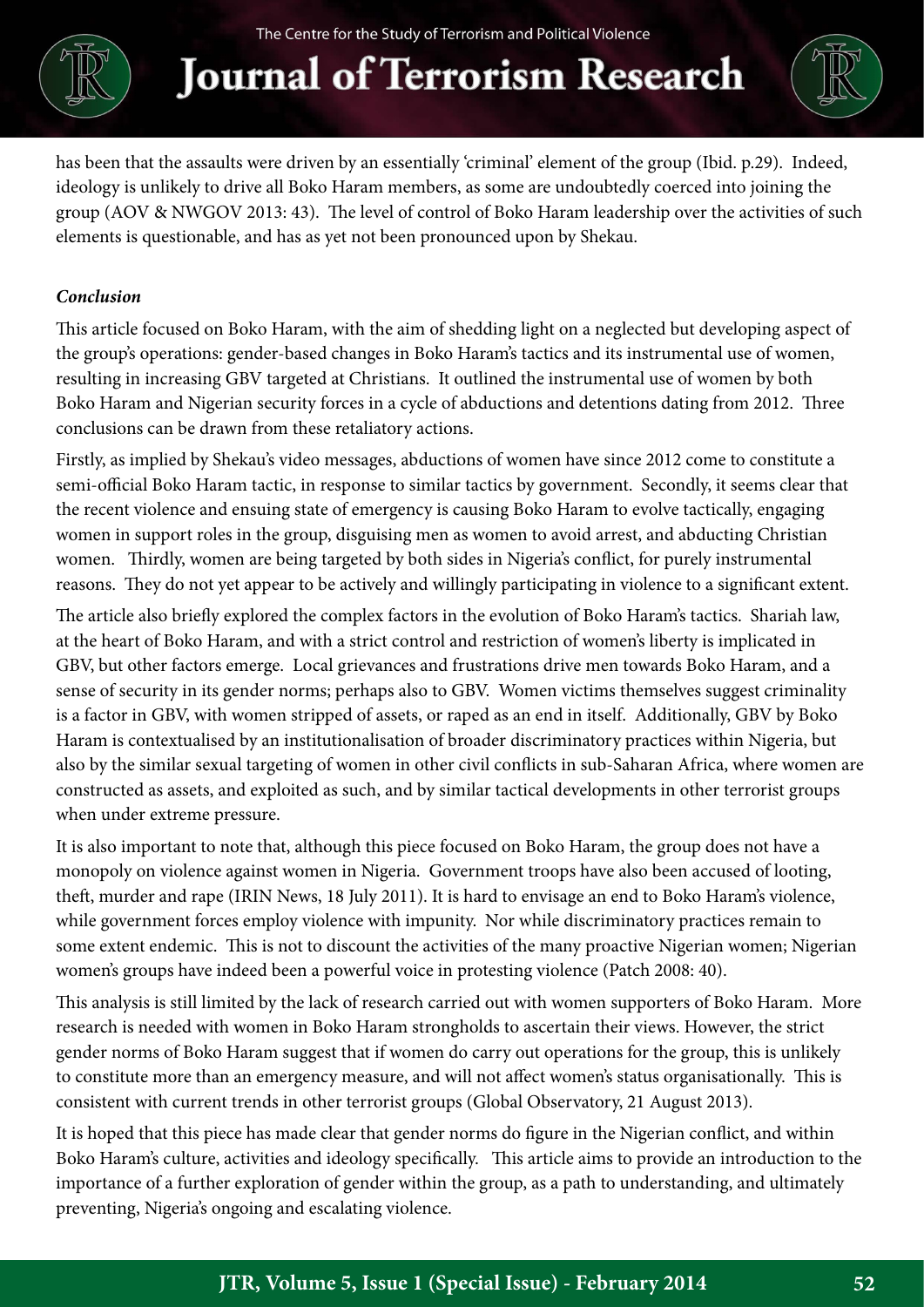

# **Journal of Terrorism Research**



#### *About the authors*

**Jacob Zenn** *is an analyst of African and Eurasian Affairs for The Jamestown Foundation in Washington DC and a legal adviser on international law of freedom of association. He authored "Northern Nigeria's Boko Haram: The Prize in Al-Qaeda's Africa's Strategy" in 2012 and currently consults on countering violent extremism in West Africa and Central Asia. [jacobzenn@gmail.com](mailto:jacobzenn@gmail.com)*

**Elizabeth Pearson** *has recently completed an MA in International Conflict Studies in the War Studies Department at King's College London, where she was a Simon O'Dwyer Russell Prize-winner 2012-13. Her research interests are radicalisation, gender and terrorism, and her MA dissertation examined the question, 'How does the UK's Counter-Radicalisation strategy Prevent understand gender?' Elizabeth also has more than fifteen years experience as a radio producer, reporter and feature-maker, and works freelance, mainly for BBC Radio Four. [www.lizzpearson.com](http://www.lizzpearson.com )*

#### *Notes*

[1] The criminal code was enacted in 1945, the penal code in 1960

### *Bibliography*

Action on Armed Violence, and the Working Group on Armed Violence (2013), *The Violent Road, An Overview of Armed Violence in Nigeria* via<http://aoav.org.uk/2013/the-violent-road-nigeria-north-east/>

Adesoji, Abimbola (2010), 'The Boko Haram Uprising and Islamic Revivalism in Nigeria', *Africa Spectrum*, Vol. 45 No. 2, pp. 95-108

Agbiboa, Daniel E. (2014), 'Peace at Daggers Drawn? Boko Haram and the State of Emergency in Nigeria', *Studies in Conflict & Terrorism*, Vol.37, No.1, pp.41-67

Agence France-Presse, 13 May 2013, 'New Boko Haram video claims attacks, shows hostages', via [http://](http://mg.co.za/article/2013-05-13-new-boko-haram-video-claims-attack-shows-hostages) [mg.co.za/article/2013-05-13-new-boko-haram-video-claims-attack-shows-hostages](http://mg.co.za/article/2013-05-13-new-boko-haram-video-claims-attack-shows-hostages) accessed 9/1/2014

Agence France-Presse, Video, 13 May 2013, 'Nigeria Islamist video claims attacks, shows hostages', via [http://](http://www.youtube.com/watch?v=n6qZM36oq8E) [www.youtube.com/watch?v=n6qZM36oq8E](http://www.youtube.com/watch?v=n6qZM36oq8E)

Agenzia Fides, 23 July 2013, 'Boko Haram: Christian girls kidnapped and Islamized, schools targeted', via http://www.fides.org/en/news/34019-AFRICA\_NIGERIA\_Boko\_Haram\_Christian\_girls\_kidnapped\_and [Islamized\\_schools\\_targeted#.UuOvF7TLdLN](http://www.fides.org/en/news/34019-AFRICA_NIGERIA_Boko_Haram_Christian_girls_kidnapped_and_Islamized_schools_targeted#.UuOvF7TLdLN) accessed 24/1/2014

Al-Jazeera News, 26 May 2013, 'Freed Nigerian Hostages Tell of Ordeal' via [http://www.youtube.com/](http://www.youtube.com/watch?v=36Vlok6GrKQ ) [watch?v=36Vlok6GrKQ](http://www.youtube.com/watch?v=36Vlok6GrKQ )

Akanji, Olajide O (2009), 'The politics of combating domestic terrorism in Nigeria', in Wafula Okumu and Anneli Botha (eds), *Domestic terrorism in Africa: defining, addressing and understanding its impact on human security*, (Pretoria: Institute for Security Studies)

Alao, Abiodun (2009), 'Islamic radicalization and violence in Nigeria: A country report', *Security and Development*, via <http://www.securityanddevelopment.org/pdf/ESRC%20 Nigeria%20Overview.pdf>

Amnesty International Report (1997), *Uganda: "Breaking God's Commands": the Destruction of Childhood by the Lord's Resistance Army,* (New York: Amnesty International)

Amnesty International Report (2012), *Nigeria: Trapped in the Cycle of Violence*, (London: Amnesty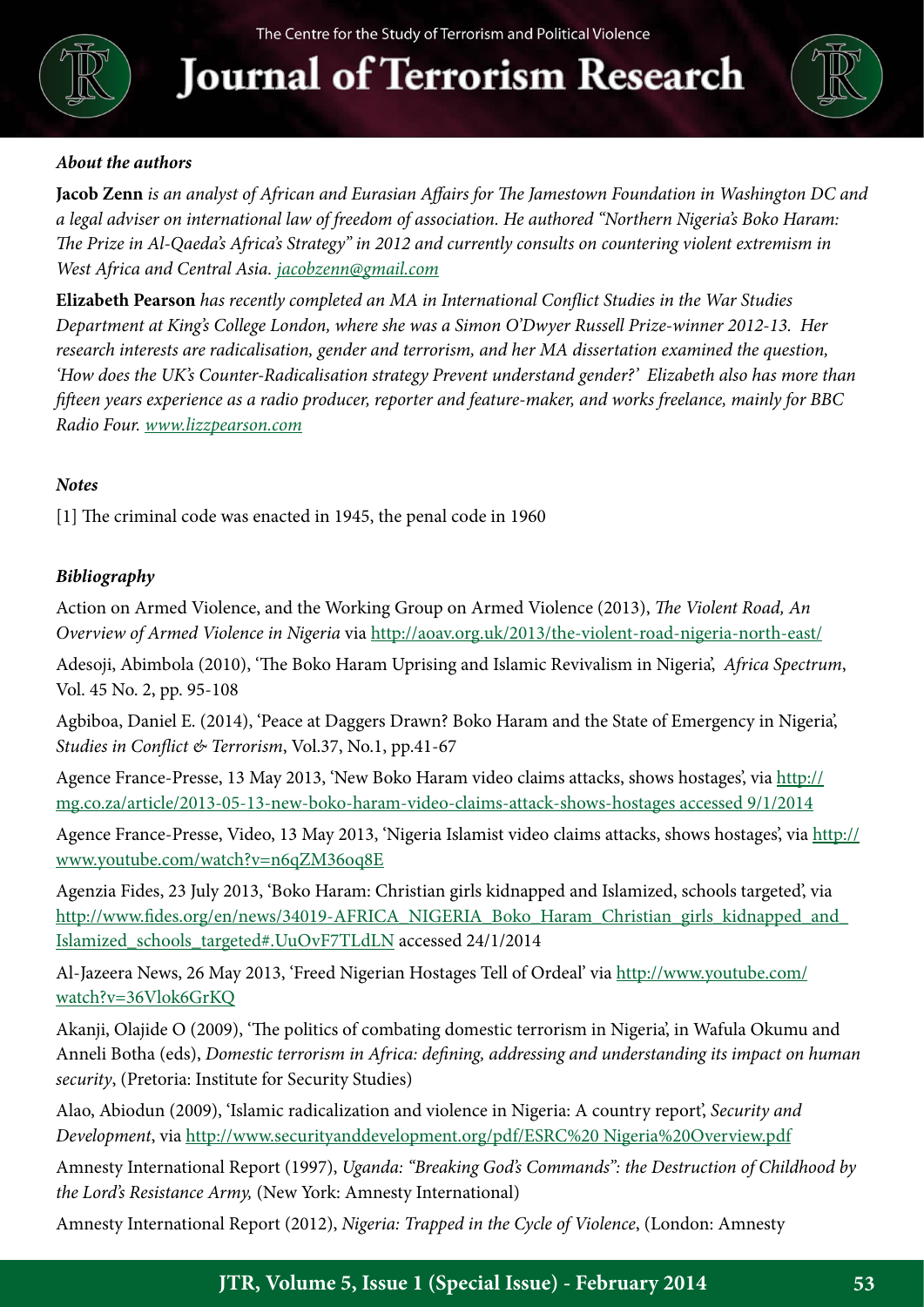

# **Journal of Terrorism Research**



#### International)

Associated Press, 27 January 2012, 'Nigeria sect leader threatens new attacks' via [http://www.utsandiego.com/](http://www.utsandiego.com/news/2012/jan/27/nigeria-sect-leader-threatens-new-attacks/all/?print) [news/2012/jan/27/nigeria-sect-leader-threatens-new-attacks/all/?print](http://www.utsandiego.com/news/2012/jan/27/nigeria-sect-leader-threatens-new-attacks/all/?print) accessed 10/1/2014

Barker, Gary and Ricardo, Christine (2005), 'Young Men and the Construction of Masculinity in Sub-Saharan Africa:Implications for HIV/AIDS, Conflict, and Violence', *Social Development Papers: Conflict, Development and Reconstruction*, (The World Bank) Paper No. 26

Barkindo, Atta, Gudaku, Benjamin Tyavkase, Wesley, Caroline Katgurum (2013), 'Boko Haram and Gender Based Violence Against Christian Women and Children in North-Eastern Nigeria Since 1999', *NPVRN Working Paper* No. 1, (Amsterdam: Open Doors International)

BBC News, 7 January 2003, 'Analysis: Nigeria's Sharia split' via [http://news.bbc.co.uk/1/hi/world/](http://news.bbc.co.uk/1/hi/world/africa/2632939.stm) [africa/2632939.stm](http://news.bbc.co.uk/1/hi/world/africa/2632939.stm)

Bloom, Mia (2011), *Bombshell, The Many Faces of Women Terrorists*, (C. Hurst and Co.: London)

Butler, Judith (1999), *Gender Trouble: Feminism and the Subversion of Identity*, (Routledge Classics: London)

CNN, 14 May 2013, 'Nigerian President declares emergency in 3 states during "rebellion"' via [http://edition.](http://edition.cnn.com/2013/05/14/world/africa/nigeria-violence/) [cnn.com/2013/05/14/world/africa/nigeria-violence/](http://edition.cnn.com/2013/05/14/world/africa/nigeria-violence/) accessed 13/1/2014

Connell, Robert W. (2005), 'Globalisation, Imperialism and Masculinities', in Kimmel, Michael, Hearn, Jeff and Connell, Robert W. (Eds.) *A Handbook of Studies on Men and Masculinities*, (Sage)

Coulter, Chris, Persson, Mariam and Utas, Mats (2008), *Young Female Fighters in African Wars, Conflict and Its Consequences*, (Nordiska Afrikainstitutet : Stockholm)

Cunningham, Karla J. (2003), 'Cross-Regional Trends in Female Terrorism', *Studies in Conflict & Terrorism,* Vol.26, No.3, pp.171-195

Daily Trust, 6 July 2013, 'Nigeria: women as Boko Haram's new face' via [http://allafrica.com/](http://allafrica.com/stories/201307081607.html) [stories/201307081607.html](http://allafrica.com/stories/201307081607.html) accessed 12/1/2014

Danjibo, D. N. (2009), 'Islamic Fundamentalism and Sectarian Violence: The "Maitatsine" and "Boko Haram" Crises in Northern Nigeria. Peace and Conflict Studies Programme', *Institute of African Studies*, (University of Ibadan) via http://www.ifra-nigeria.org/IMG/pdf/N- D- DANJIBO - Islamic Fundamentalism and [Sectarian\\_Violence\\_The\\_Maitatsine\\_and\\_Boko\\_Haram\\_Crises\\_in\\_Northern\\_Nigeria.pdf](http://www.ifra-nigeria.org/IMG/pdf/N-_D-_DANJIBO_-_Islamic_ Fundamentalism_and_Sectarian_Violence_The_Maitatsine_and_Boko_Haram_Crises_in_Northern_Nigeria.pdf) (accessed

Fawole, O.I., Ajuwon, A.J, Osungbade, K.O. & Fawega, C.O. (2002), 'Prevalence and nature of violence to young female hawkers in Motor parks in South Western Nigeria', *Health Education Research*, 102:230-238.

Global Observatory, 21 August 2013, 'Women Terrorists Today Follow Men's Ideologies: Interview with Mia Bloom' via [http://www.theglobalobservatory.org/interviews/563-women-terrorists-today-follow-mens](http://www.theglobalobservatory.org/interviews/563-women-terrorists-today-follow-mens-ideologies-interview-with-mia-bloom.html)[ideologies-interview-with-mia-bloom.html](http://www.theglobalobservatory.org/interviews/563-women-terrorists-today-follow-mens-ideologies-interview-with-mia-bloom.html)

The Guardian, 19 April 2013, 'French family seized in Cameroon by suspected Boko Haram Islamists freed' via <http://www.theguardian.com/world/2013/apr/19/french-family-kidnapped-cameroon-freed>accessed 9/1/2014

The Guardian Nigeria, August 2013, 'JTF, vigilance group capture five suspected terrorists' via [http://www.](http://www.theguardianmobile.com/readNewsItem1.php?nid=16303) [theguardianmobile.com/readNewsItem1.php?nid=16303](http://www.theguardianmobile.com/readNewsItem1.php?nid=16303) accessed 12/1/2014

Horne, Alistair (2002 reprint) [1977 original], *A Savage War of Peace: Algeria 1954-1962*, (London: Pan Macmillan).

Human Rights Watch News, 29 November 2013, 'Boko Haram abducts women, recruits children' via [http://](http://www.hrw.org/news/2013/11/29/nigeria-boko-haram-abducts-women-recruits-children)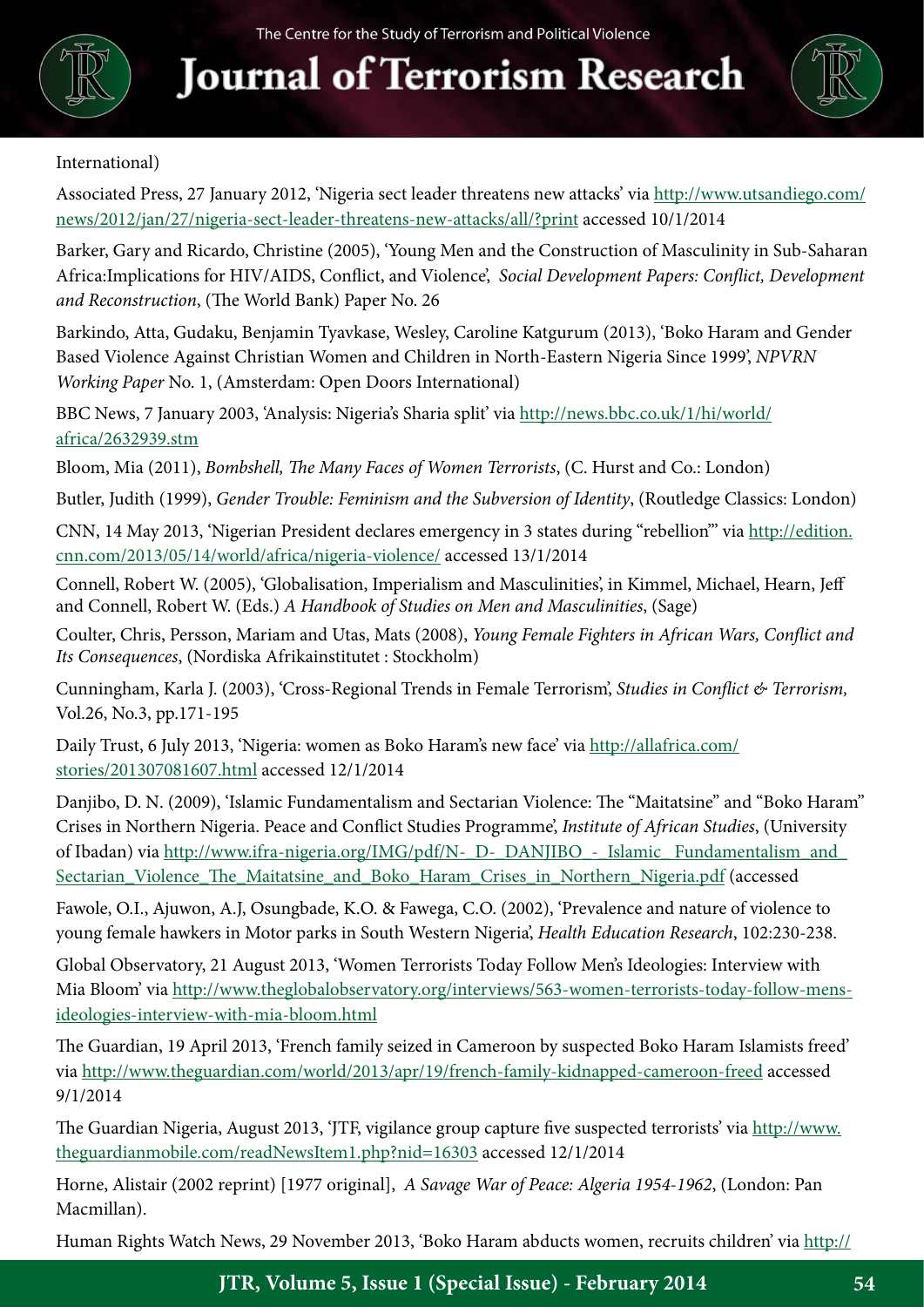

### **Journal of Terrorism Research**



#### [www.hrw.org/news/2013/11/29/nigeria-boko-haram-abducts-women-recruits-children](http://www.hrw.org/news/2013/11/29/nigeria-boko-haram-abducts-women-recruits-children) accessed 13/1/2014

Ifemeje, Sylvia Chika,(2008), 'A critique of gender discriminatory practices in Igbo customary marriages', *Journal of Women and Minority Rights*, Vol.1, No.1, pp.57–61.

Ifemeje, Sylvia Chika (2012), 'Gender-Based Domestic Violence in Nigeria: A Socio-Legal Perspective', *Indian Journal of Gender Studies*, Vol. 19, No.1, pp. 137-148

Igbellina-Igbokwe, Nkiru, (2013), 'Contextualizing Gender Based Violence Within Patriarchy in Nigeria', *Pan-African Voices for Freedom and Justice* (Pambazuka News), Issue 632, via [http://www.pambazuka.org/en/](http://www.pambazuka.org/en/category/features/87597) [category/features/87597.](http://www.pambazuka.org/en/category/features/87597)

IRIN News, 18 July 2011, 'Analysis: Understanding Nigeria's Boko Haram radicals' via [http://www.irinnews.](http://www.irinnews.org/report/93250/analysis-understanding-nigeria-s-boko-haram-radicals) [org/report/93250/analysis-understanding-nigeria-s-boko-haram-radicals](http://www.irinnews.org/report/93250/analysis-understanding-nigeria-s-boko-haram-radicals) 

International Business Times, 29 September 2013, 'Boko Haram slaughter 50 students in Nigeria college dorm' via http://www.ibtimes.com/boko-haram-militants-slaughter-50-students-nigeria-collegedorm-1412504

Johnmary, Ani Kelechi (2012), 'Violent Traditional Gender Practices and Implications for Nation Building Process in Nigeria', *Public Policy and Administration Research*, Vol. 2, No. 5, pp. 44–56.

Kimmel, Michael S. (2003), Globalization and its Mal(e)Contents : The Gendered Moral and Political Economy of Terrorism, *International Sociology*, Vol.18, pp.603-620

Loimeier, Roman (2012), 'Boko Haram : The Development of a Militant Religious Movement in Nigeria', *Africa Spectrum*, Vol.47, Nos. 2-3, pp. 137-155

Long War Journal, 13 November 2013, 'US adds Boko Haram, Ansaru to list of foreign terrorist groups' via [http://www.longwarjournal.org/archives/2013/11/us\\_adds\\_boko\\_haram\\_t\\_1.php#ixzz2rVxy4jHh](http://www.longwarjournal.org/archives/2013/11/us_adds_boko_haram_t_1.php#ixzz2rVxy4jHh)

Maaluf, Amin (1996), *In the Name of Identity: Violence and the Need to Belong*, (Penguin: London)

Mazurana, Dyan and McKay, Susan (2003), *Girls in Fighting Forces in Northern Uganda, Sierra Leone, and Mozambique, Policy and Program Recommendations*, (International Centre for Human Rights and Democratic Development and University of Wyoming and the University of Montana)

Minne, Danièle Djamila Amrane & Clarke, Alistair (translation) (2007), 'Women at War', Interventions: *International Journal of Postcolonial Studies*, Vol.9, No.3, pp. 340-349

Mu'azu M. T. and Uzoechi B. C. (2010) ,'Gender Issues in Curriculum Implementation at the Basic Education Level in Nigeria', *Nigerian Journal of Curriculum Studies*, Vol. 17. No. 3, p. 122

Okpaga1, Adagba, Chijioke, Ugwu Sam, Okechukwu, Eme Innocent (2012), 'Activities of Boko Haram and Insecurity Question in Nigeria', *Arabian Journal of Business and Management Review*, Vol. 1, No.9

Oladepo, Yusuf OB, and Arulogun OS (2011), 'Factors Influencing Gender Based Violence Among Men and Women in Selected States in Nigeria', *African Journal of Reproductive Health* December 15(4):78-86.

Onapajo, Hakeem & Uzodike, Ufo Okeke (2012), 'Boko Haram terrorism in Nigeria', *African Security Review*, Vol. 21, No.3, pp.24-39

Onuoha, Freedom C (2010), 'The Islamist challenge: Nigeria's Boko Haram crisis explained', *African Security Review*, Vol.19, No.2, pp. 54-67

Ortbals, Candice D. and Poloni-Staudinger, Lori (2013), *Terrorism and Violent Conflict: Women's Agency, Leadership and Responses*, (Springer: New York)

Patch, Jonathan (2008), 'Women and Non-violent Forms of Activism in the Niger Delta Oil Resource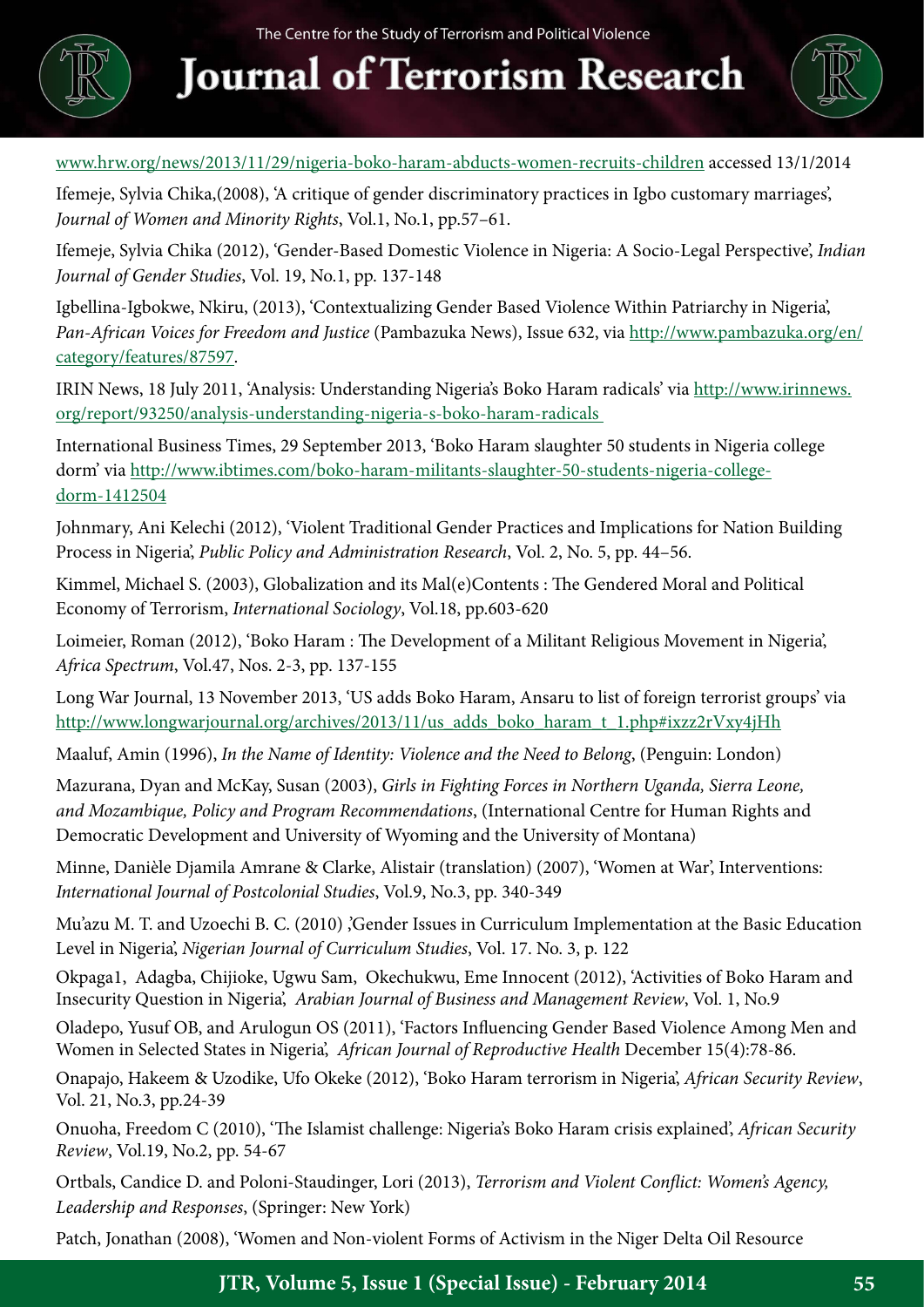

### **Journal of Terrorism Research**



### Conflict', *Undercurrent*, Vol. 5, No.3 p.39

Peel, Michael (2004), 'Men as Perpetrators and Victims', in *Rape as a Method of Torture*, ed. Michael Peel. (London: Medical Foundation for the Care of Victims of Torture) pp.61–70.

Pham, J. Peter (2012), 'Boko Haram's Evolving Threat', *Africa Security Brief,* Vol. 20, pp.1-8 (African Center of Strategic Studies), via [www.ndu.edu/press/lib/pdf/Africa-Security-Brief/ASB-20.pdf](http://www.ndu.edu/press/lib/pdf/Africa-Security-Brief/ASB-20.pdf) accessed 10/1/2014

Pew Research (2009), 'Mapping the Global Muslim Population: A report on the size and distribution of the World Muslim Population', accessed via [http://www.pewforum.org/newassets/images/reports/](http://www.pewforum.org/newassets/images/reports/Muslimpopulation/Muslimpopulation.pdf) [Muslimpopulation/Muslimpopulation.pdf](http://www.pewforum.org/newassets/images/reports/Muslimpopulation/Muslimpopulation.pdf) accessed 22/3/2013

PM News Nigeria, 1 May 2012, 'Cameroonian among women captured during Kano JTF raid' via [http://](http://pmnewsnigeria.com/2012/05/01/cameroonian-among-women-captured-during-kano-jtf-raid/) [pmnewsnigeria.com/2012/05/01/cameroonian-among-women-captured-during-kano-jtf-raid/](http://pmnewsnigeria.com/2012/05/01/cameroonian-among-women-captured-during-kano-jtf-raid/) accessed 10/1/2014

Punch News, 11 July 2012, 'We're behind plateau mass killings – Boko Haram' via [http://www.punchng.com/](http://www.punchng.com/news/were-behind-plateau-mass-killings-boko-haram-%E2%80%A2-says-christians-should-accept-islam-if-they-want-peace/
) [news/were-behind-plateau-mass-killings-boko-haram-%E2%80%A2](http://www.punchng.com/news/were-behind-plateau-mass-killings-boko-haram-%E2%80%A2-says-christians-should-accept-islam-if-they-want-peace/
)-says-christians-should-accept-islam-ifthey-want-peace/

Punch News, 30 November 2013, 'Boko Haram paid us only N5000 each, to burn schools' via [http://www.](http://www.punchng.com/news/b-haram-recruits-children-for-attacks-hrw/) [punchng.com/news/b-haram-recruits-children-for-attacks-hrw/](http://www.punchng.com/news/b-haram-recruits-children-for-attacks-hrw/)

Reuters, 17 November 2013, 'Insight: Boko Haram, taking to hills, seize slave 'brides''' via [http://www.reuters.](http://www.reuters.com/article/2013/11/17/us-nigeria-security-islamists-insight-idUSBRE9AG04120131117) [com/article/2013/11/17/us-nigeria-security-islamists-insight-idUSBRE9AG04120131117](http://www.reuters.com/article/2013/11/17/us-nigeria-security-islamists-insight-idUSBRE9AG04120131117) accessed 24/1/2014

Sahara Reporters, 22 January 2012, 'Boko Haram: why we struck in Kano' via [http://saharareporters.com/](http://saharareporters.com/news-page/boko-haram-why-we-struck-kano) [news-page/boko-haram-why-we-struck-kano](http://saharareporters.com/news-page/boko-haram-why-we-struck-kano)

Schweitzer, Yoram (2006), 'Dying for Equality?', *Memorandum* 84 (Tel Aviv: Jaffee Center for Strategic Studies), pp. 8

Sjoberg, Laura and Gentry, Caron (2011), 'Introduction', in Sjoberg, Laura and Gentry, Caron E. (eds.) *Women, Gender and Terrorism* (University of Georgia Press: Georgia)

Smelser, Neil J. (2007), *The Faces of Terrorism: Social and Psychological Dimensions*, (Princeton: Princeton University Press)

Solangon, S., & Patel, Preeti (2012), 'Sexual violence against men in countries affected by armed conflict', *Conflict, Security & Development*, Vol. 12, No. (4), pp.417–442

The Blaze, 19 November 2013, 'Nigerian Terrorists Reportedly Abducting Christian Women, Forcing them to Convert and Then Marry Islamic Militants' via [http://www.theblaze.com/stories/2013/11/19/nigerian](http://www.theblaze.com/stories/2013/11/19/nigerian-terrorists-reportedly-abducting-christian-women-forcing-them-to-convert-and-then-marry-islamic-militants/)[terrorists-reportedly-abducting-christian-women-forcing-them-to-convert-and-then-marry-islamic](http://www.theblaze.com/stories/2013/11/19/nigerian-terrorists-reportedly-abducting-christian-women-forcing-them-to-convert-and-then-marry-islamic-militants/)[militants/](http://www.theblaze.com/stories/2013/11/19/nigerian-terrorists-reportedly-abducting-christian-women-forcing-them-to-convert-and-then-marry-islamic-militants/) accessed 24/1/2014

Tonwe, Daniel A. and Eke, Surulola J. (2013), 'State fragility and violent uprisings in Nigeria', *African Security Review*, Vol. 22, No. 4, pp. 232–243

Turaki, Yusufu (2010), *Tainted Legacy: Islam, Colonialism and Slavery in Northern Nigeri*a, (McLean,VA)

Turshen, Meredeth (2000), 'The Political Economy of Violence against Women During Armed Conflict in Uganda', *Social Research*, Vol. 67, No. 3, pp. 803-824

Turshen, Meredeth (2001), 'The Political Economy of Rape: An Analysis of Systematic Rape and Sexual Abuse of Women During Armed Conflict in Africa', in C. Moser and F. Clarke eds. *Victors, Perpetrators or*